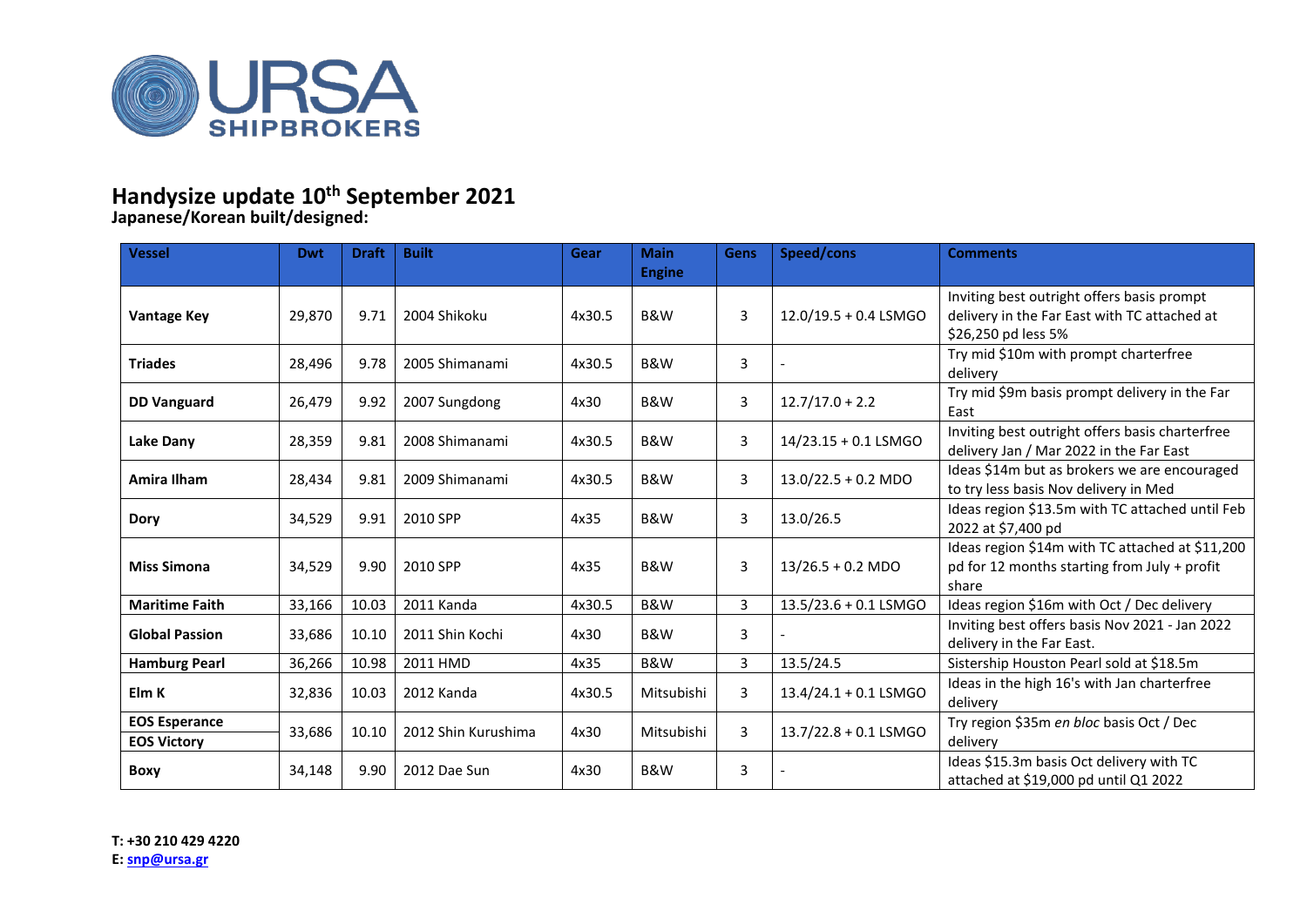

| <b>Vessel</b>                            | <b>Dwt</b>       | <b>Draft</b> | <b>Built</b>        | Gear   | <b>Main</b>    | <b>Gens</b>                       | Speed/cons              | <b>Comments</b>                                                                                                          |  |
|------------------------------------------|------------------|--------------|---------------------|--------|----------------|-----------------------------------|-------------------------|--------------------------------------------------------------------------------------------------------------------------|--|
|                                          |                  |              |                     |        | <b>Engine</b>  |                                   |                         |                                                                                                                          |  |
| Japanese/Korean built/designed continued |                  |              |                     |        |                |                                   |                         |                                                                                                                          |  |
| Oriana C                                 | 34,417           | 9.92         |                     |        | B&W            |                                   |                         | Ideas \$16.5m basis prompt charterfree<br>delivery                                                                       |  |
| Tate J<br>Amanda C                       | 34,439<br>34,449 | 9.92<br>9.92 | 2012 SPP            | 4x35   |                | $\mathbf{3}$                      | 14.0/28.5 + 0.1 LSMGO   | Ideas \$16.5m basis delivery 90 days from MOA<br>deposit.                                                                |  |
| Cielo di Gaspesie                        | 37,064           | 10.90        | 2012 HMD            | 4x30   | B&W            | 3                                 | 13.5/25                 | Inviting best outright offers basis<br>Atlantic/Med/Cont delivery within 2021                                            |  |
| <b>Ocean Opal</b>                        | 37,187           | 10.90        | 2012 HMD            | 4x30   | B&W            | 3                                 | $13.5/26.0 + 0.1$ LSMGO | Inviting offers basis delivery by early-Oct/mid-<br>Dec in the Atlantic                                                  |  |
| <b>Glorious Earth</b>                    | 26,102           | 9.77         | 2013 Shin Kurushima | 3x30.7 | B&W            | 3                                 |                         | 4/4 ho/ha - Ideas high \$13m basis Oct/Nov<br>delivery in the Far East                                                   |  |
| <b>New life</b>                          | 28,227           | 9.80         | 2013 Imabari        | 4x30.5 | B&W            | 3                                 | 13.5/18.0               | May consider a sale at \$15m with Q1 2022<br>delivery                                                                    |  |
| <b>Pearl Ivy</b>                         | 31,858           | 9.64         | 2013 Hakodate       | 4x30.5 | <b>B&amp;W</b> | 3                                 | $14.0/24.6 + 0.1$       | Ideas \$18m basis delivery Atlantic prompt                                                                               |  |
| <b>Arklow Spirit</b>                     | 34,905           | 10.00        | 2013 Dae Sun        | 4x30   |                |                                   |                         | Try \$18.5m basis TC attached Jun-Sep 2022 at<br>\$17,550 pd                                                             |  |
| <b>Arklow Spray</b>                      | 34,919           | 10.00        | 2014 Dae Sun        |        |                | B&W<br>3<br>13.5/22.0 + 0.1 LSMGO |                         | Try \$19.5m basis TC attached Jun-Sep 2022 at<br>\$17,550 pd                                                             |  |
| Sider Olympia                            | 38,182           | 10.55        | 2013 Imabari        | 4x30.5 | B&W            | 3                                 | $13.5/25.2 + 0.1$ MGO   | Ideas \$20m basis Sep/Oct delivery<br>Atlantic/Med                                                                       |  |
| <b>Glorious Splendour</b>                | 28,141           | 9.81         | 2014 Imabari        | 4x30.5 | <b>B&amp;W</b> | 3                                 | 13.5/22.0 + 0.1 LSMGO   | TC until Oct-Nov / try region \$16m                                                                                      |  |
| <b>Golden Daisy</b>                      | 28,368           | 9.81         | 2014 Imabari        | 4x30.5 | B&W            | 3                                 | $13.2/24.0 + 0.2$ MGO   | Inviting best offers on 15/09 basis Nov delivery<br>in the Far East                                                      |  |
| <b>Kmarin Mugunghwa</b>                  | 37,423           | 10.61        | 2014 HVS            | 4x30   | B&W            | 3                                 |                         | Rumoured received offers in the region of<br>\$19m / reports that committed in the high<br>\$19m are yet to be confirmed |  |
| <b>Xing Ning Hai</b>                     | 34,443           | 9.82         | 2015 Namura         | 4x30   | <b>B&amp;W</b> | $\overline{3}$                    | $14.0/23.5 + 0.1$ MGO   | Ideas \$21m                                                                                                              |  |
| <b>Sider Onda</b>                        | 38,695           | 10.45        | 2015 Naikai         | 4x30   | B&W            | 3                                 |                         | Try outright offers region \$23.5m basis<br>charterfree delivery Sep in Med Atlantic                                     |  |
| <b>Naruto Strait</b><br>Nanaimo Bay      | 34,391<br>34,407 | 9.82         | 2016 Namura         | 4x30   | B&W            | 3                                 | 11.3/16.7               | Ideas \$17.5m each basis TC attached until Nov<br>2022 at \$9,500 pd                                                     |  |

**T: +30 210 429 4220**

**E: [snp@ursa.gr](mailto:snp@ursa.gr)**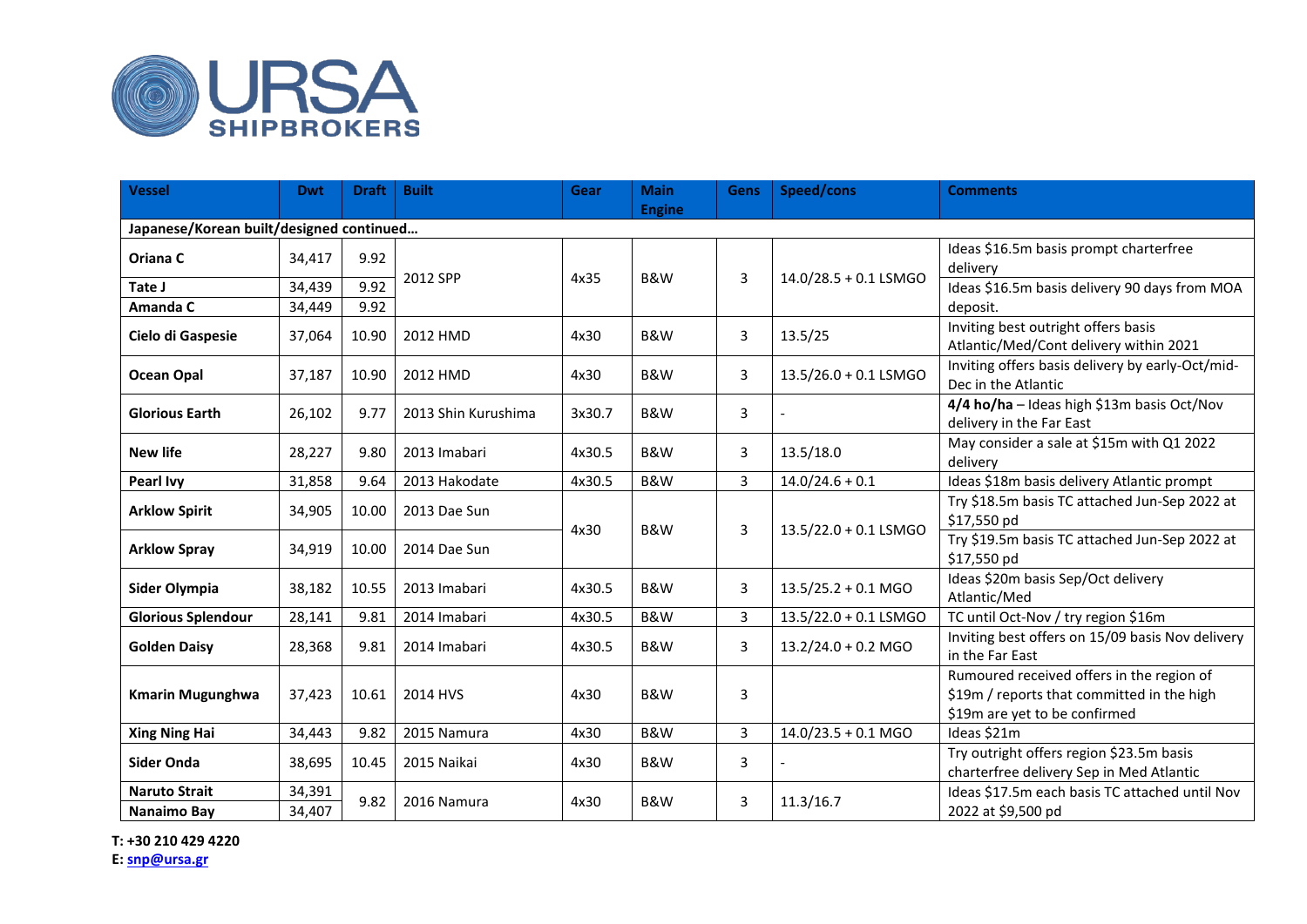

| <b>Vessel</b>                            | <b>Dwt</b> | <b>Draft</b> | <b>Built</b>    | Gear | <b>Main</b><br><b>Engine</b> | Gens | Speed/cons | <b>Comments</b>                               |  |
|------------------------------------------|------------|--------------|-----------------|------|------------------------------|------|------------|-----------------------------------------------|--|
| Japanese/Korean built/designed continued |            |              |                 |      |                              |      |            |                                               |  |
| <b>New Face</b>                          | 38,242     | 10.02        |                 |      |                              |      |            | Ideas \$25m each with charterfree delivery Q1 |  |
| <b>New Days</b>                          | 38,230     | 10.02        | 2017 Shin Kochi | 4x30 | B&W                          |      |            | 2022 and surveys passed                       |  |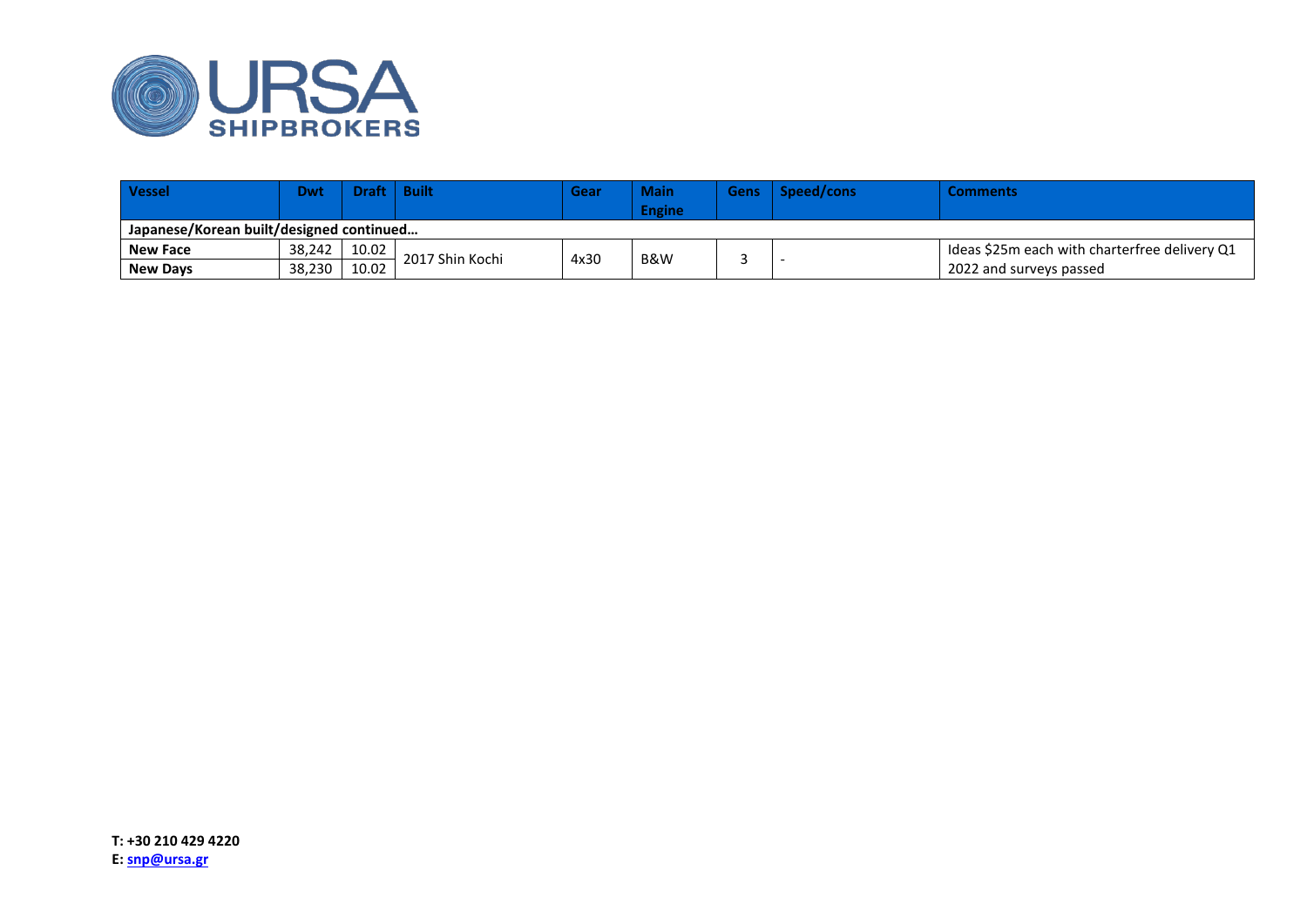

## **Chinese built and others:**

| <b>Vessel</b>              | <b>Dwt</b> | <b>Draft</b> | <b>Built</b>     | Gear   | <b>Main</b>   | Gens | Speed/cons                     | <b>Comments</b>                                                                                         |  |  |
|----------------------------|------------|--------------|------------------|--------|---------------|------|--------------------------------|---------------------------------------------------------------------------------------------------------|--|--|
|                            |            |              |                  |        | <b>Engine</b> |      |                                |                                                                                                         |  |  |
| <b>Bao Da</b>              | 28,107     | 9.71         | 2001 Bohai       | 4x30   | Sulzer        | 3    | $11.0/19.0 + 0.1$ MGO          | Try high \$6m with TC attached until Oct / Nov<br>at \$18,250 pd / delivery in the Far East             |  |  |
| Tan Binh 239               | 32,912     | 9.60         | 2010 Zhenxing    | 4x30   | B&W           | 3    | $13.0/24.0 + 2.5$              | Ideas high \$12m/region \$13m with Vietnam<br>prompt delivery                                           |  |  |
| <b>Strategic Endeavor</b>  | 33,078     |              |                  |        |               |      |                                | Ideas in the low 13's each with Nov/Dec                                                                 |  |  |
| <b>Strategic Encounter</b> | 33,089     | 10.20        | 2010 Zhenghe     | 4x35   | B&W           | 3    | $13/23 + 0.1$ MGO              | charterfree delivery / Calling offers on 14th<br>Sep 1700hrs NY time                                    |  |  |
| Ugljan                     | 37,729     | 10.44        | 2010 Jiangsu     | 4x30   | Wartsila      | 3    | $14.0/28.0 + 0.1 \text{ MDO}$  | Ideas excess \$14m basis delivery Dec<br>2021/Jan 2022                                                  |  |  |
| Hongsheng 7                | 23,000     | 9.80         | 2011 Hongsheng   | 3x30   | B&W           | 3    |                                | Try in low 8's basis ppt delivery SS/DD due                                                             |  |  |
| <b>Sider Atlantic</b>      | 25,469     | 9.93         | 2011 Xinle       | 3x30   | B&W           | 3    | 11/15.5                        | Received indications at \$11m basis<br>charterfree delivery with SS/DD passed and<br><b>BWTS fitted</b> |  |  |
| Gail                       | 29,966     | 9.90         | 2011 New Century | 4x30   | B&W           | 3    | 13.0/23.5                      | Try low/mid \$12m with prompt delivery/ex<br>yard delivery can be also considered                       |  |  |
| <b>Yangtze Brilliance</b>  | 32,323     | 10.15        | 2011 JNS         | 4x30.5 | B&W           | 3    | $13/24.9 + 0.1$ MGO            | Inviting best offers basis Oct-Nov charterfree<br>delivery with surveys passed / try region<br>\$13.3m  |  |  |
| <b>Teo</b>                 | 35,829     | 10.50        | 2012 DDHI        | 4x30   | B&W           | 3    | 13.5/25.0                      | Inviting best offers                                                                                    |  |  |
| <b>Hongxin Ocean</b>       | 32,484     | 10.22        | 2012 Hongxin     | 4x30   | B&W           | 3    | $13/24.5 + 0.1 \text{ MDO}$    | Ideas \$14.2m with Dec delivery / as brokers<br>try high \$13m                                          |  |  |
| <b>Huangyan Spirit</b>     | 22,996     | 9.80         | 2013 Hongxin     | 3x30   | B&W           | 3    | $13.0/21.0 + 0.03 \text{ MDO}$ | Inviting best offers                                                                                    |  |  |
| <b>Spring Breeze</b>       | 33,847     | 9.80         | 2013 YZJ         | 4x30   | B&W           | 3    | $12.5/20 + 0.1$ MGO            | Ideas \$15m with TC attached until May-Aug<br>2022 at \$13,500 less 5%                                  |  |  |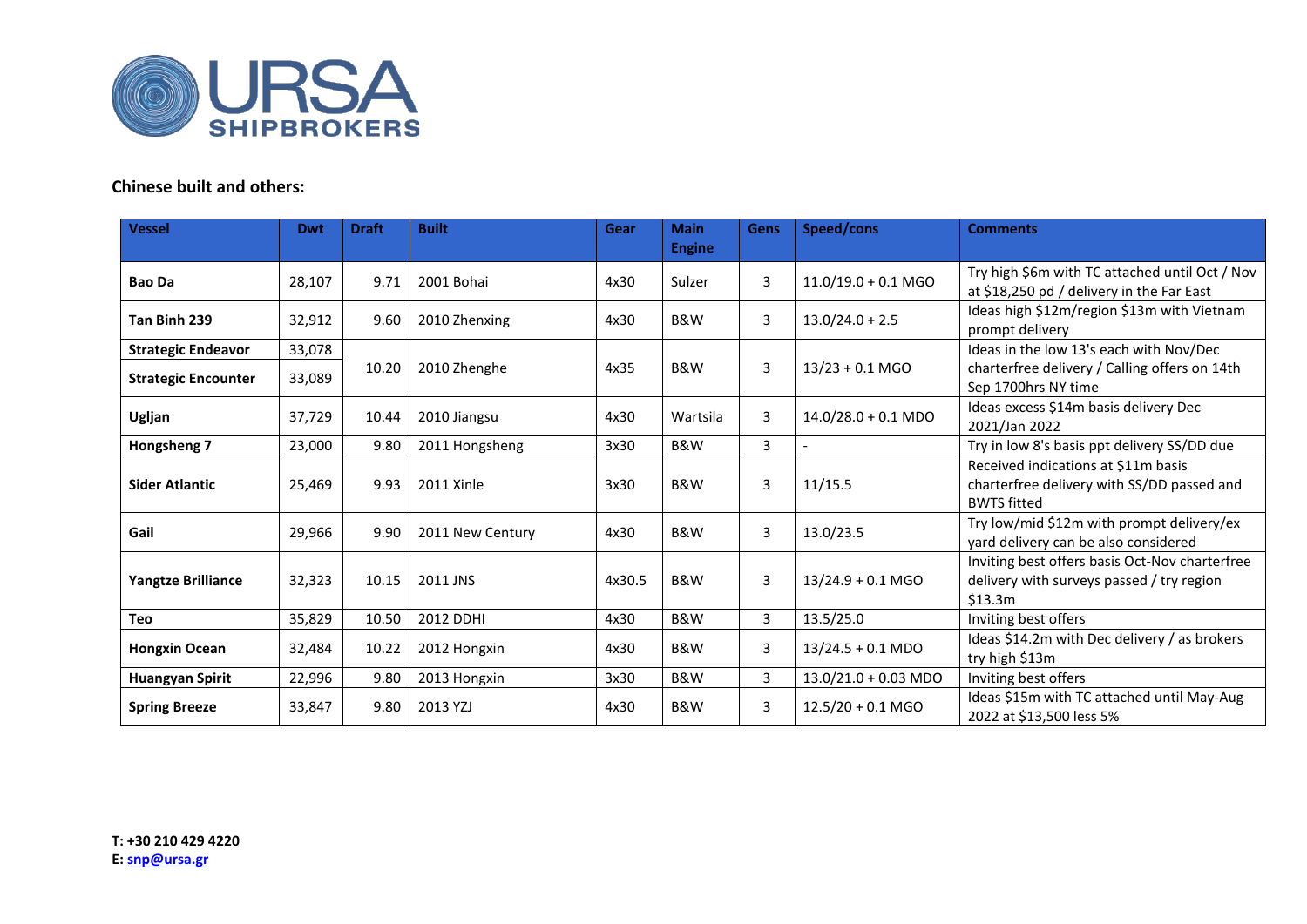

## **Sales:**

| <b>Vessel</b>          | <b>Dwt</b> | <b>Draft</b> | <b>Built</b>     | Gear   | <b>Main</b><br><b>Engine</b> | <b>Gens</b> | Speed/cons            | <b>Date</b><br>reported | <b>Price</b><br>\$ mill | <b>Buyers/Comments</b>                                                      |
|------------------------|------------|--------------|------------------|--------|------------------------------|-------------|-----------------------|-------------------------|-------------------------|-----------------------------------------------------------------------------|
| Niki C                 | 29,974     | 9.90         | 2011 New Century | 4x30   | B&W                          | 3           | 13.0/23.5             | 07/09/2021              | 12.00                   | Chinese                                                                     |
| <b>Sider Moon</b>      | 26,355     | 9.44         | 2015 Yamanishi   | 3x30   | B&W                          | 3           | 13.0/20.5             | 06/09/2021              |                         | Kopulzar Shipping                                                           |
| <b>Phoebe Star</b>     | 32,597     | 10.15        | 2010 Zhenjiang   | 4x30.5 | B&W                          | 3           | 12.5/23.0             | 01/09/2021              | 14.10                   | Greek                                                                       |
| <b>New Power</b>       | 32,070     | 9.64         | 2012 Hakodate    | 4x30   | Mitsubishi                   | 3           | 13.5/23.0             | 31/08/2021              | 15.20                   | Undisclosed                                                                 |
| <b>Nicoline Bulker</b> | 38,191     | 10.02        | 2012 Naikai      | 4x30   | B&W                          | 3           | $14.0/26.0 + 0.1$ MGO | 25/08/2021              | 20.00                   | Undisclosed                                                                 |
| <b>Houston Pearl</b>   | 36,266     | 10.98        | 2011 Hyundai     | 4x35   | B&W                          | 3           | 13.5/24.5             | 23/08/2021              | 18.50                   | Greek                                                                       |
| <b>Four Diamond</b>    | 34,059     |              | 2011 Pha Rung    | 4x30   | <b>B&amp;W</b>               | 3           | 13.0/24.5             | 13/08/2021              | 12.70                   | <b>UAE</b>                                                                  |
| <b>Four Emerald</b>    | 33,992     | 9.85         | 2013 Pha Rung    |        |                              |             |                       |                         | 15.20                   | Deval Shipping                                                              |
| <b>Praslin</b>         | 36,782     | 10.90        | 2011 Hyundai     | 4x30   | B&W                          | 3           | $14.0/26.2 + 0.1$ MGO | 12/08/2021              | 17.00                   | Undisclosed                                                                 |
| <b>Ocean Mercury</b>   | 37,196     | 10.99        | 2012 Hyundai     | 4x30   | B&W                          | 3           | $13.0/20.0 + 0.1$     | 11/08/2021              | 13.50                   | Greek with TC<br>attached to<br>Oldendorff at \$9,000<br>pd until May 2022. |
| <b>Pacific Bulker</b>  | 36,309     | 10.71        | 2015 Shikoku     | 4x30.5 | B&W                          | 3           | $14.0/25.5 + 0.1$ MGO | 11/08/2021              | 21.00                   | Taylor Maritime                                                             |
| <b>Orient Glory</b>    | 32,419     | 9.82         | 2013 Samho       | 4x30   | B&W                          | 3           | $12.5/22.0 + 0.1$ MGO | 12/08/2021              | 15.50                   | Loadline                                                                    |
| <b>Nereus Island</b>   | 37,920     | 10.54        | 2014 Imabari     | 4x30.5 | B&W                          | 3           | $12.0/17.7 + 0.1$ MGO | 11/08/2021              | 20.00                   | Pacific Basin                                                               |
| <b>Glorious Saiki</b>  | 37,154     | 10.85        | 2011 Saiki       | 4x30   | Mitsubishi                   | 3           |                       | 11/08/2021              | 17.20                   | Taylor Maritime                                                             |
| <b>Albatross</b>       | 25,028     | 9.11         | 2011 Yamanishi   | 3x30   | B&W                          | 3           | $13.5/21 + 0.1$ MGO   | 11/08/2021              | 12.00                   | European                                                                    |